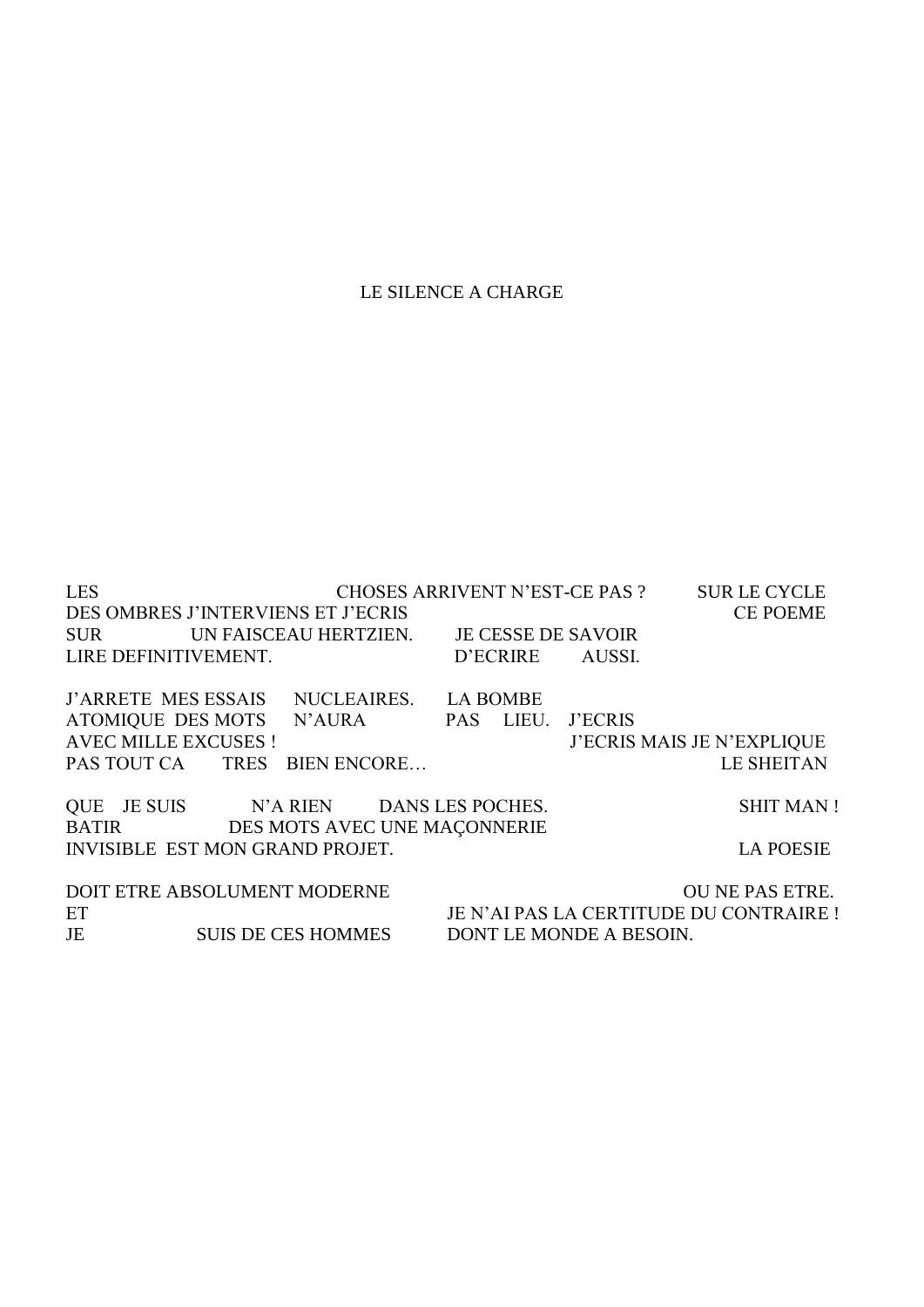#### JUSTE UN PEU AVANT L'INJECTION LETALE

ISSU DE QUEL PASSÉ ? D'UN NOUVEL ALEA PEUT-ETRE ? UNE CHIMIE MENTALE ET UN GROS MAL DE TETE ET ENCORE… L'EXERCICE EST FINI. OUI. J'EVOQUE UN RETOUR POSSIBLE EN POESIE OU UN RETRAIT DEFINITIF ? JE ME RACONTE MES GUERRES ! SEUL L'ENFER ME DEVIENT FREQUENTABLE. ILLUSION DONT JE NE SUIS PAS DUPE. D'OBSCURS ORACLES ME PARLENT A L'OREILLE... ET AU SUD

DES TECHNICIENS HUMAINS ME PARLENT EUX AUSSI D'UNE MATIERE PREMIERE NEGATIVE. D'UNE ACCELERATION SANS FIN. LA POESIE

COMME ARME DE GUERRE ! DE DESTRUCTION MASSIVE ! ET DOIS-JE RENONCER A MA SANTE MENTALE POUR ECRIRE ? L'ESPRIT N'EST PLUS CE QUI M'ATTIRE.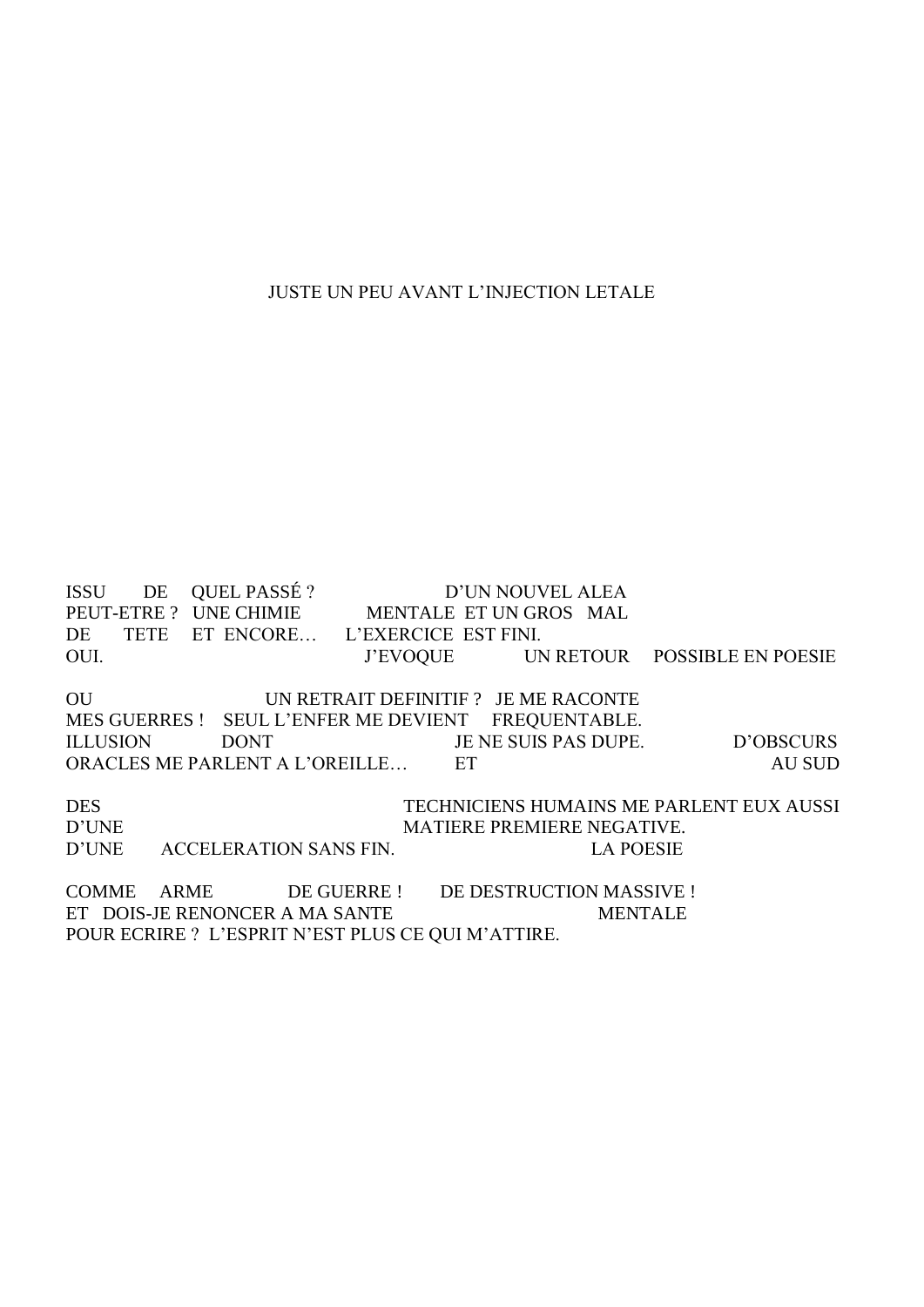### L'ELEMENTAIRE ET LE FONDAMENTAL

TOUT RETOURNE AU NORMAL. JE SENS LE COURANT D'AIR QUI PASSE ENTRE MES MOTS. MAIS JE N'EXPLIQUE PAS TOUT CA TRES BIEN… QUE DIRE A CEUX QUI NE SERONT NI EPARGNES NI EN MESURE DE SURVIVRE AUX PROCHAINS SEISMES POETIQUES ? COMMENT RETARDER L'ECHEANCE ? EST-CE VAIN D'AVERTIR ? JE L'IGNORE… JE SUIS SOUS MON DESTIN. JE CACHE UN CHEMIN D'ECRITURE UNIVERSEL ! L'ENIGME SUPREME ! ULTIME ! ET LES AUTRES SUIVRONT ? PEUT-ETRE PAS TOUS… TENIR LA POSITION. TENIR UN CAP ET LES AUTRES SUIVRONT. DIEU SE CACHE ET SE TAIT SANS S'EN APERCEVOIR… RIEN QUE LE CIEL OUVERT ET UN MURMURE A PEINE... UN SEUL. LA OU TRANSMIGRENT LES SONGES. LA DONT NUL NE REVIENT. LES SONGES. LA DONT NUL NE REVIENT. NUL N'ABONDE.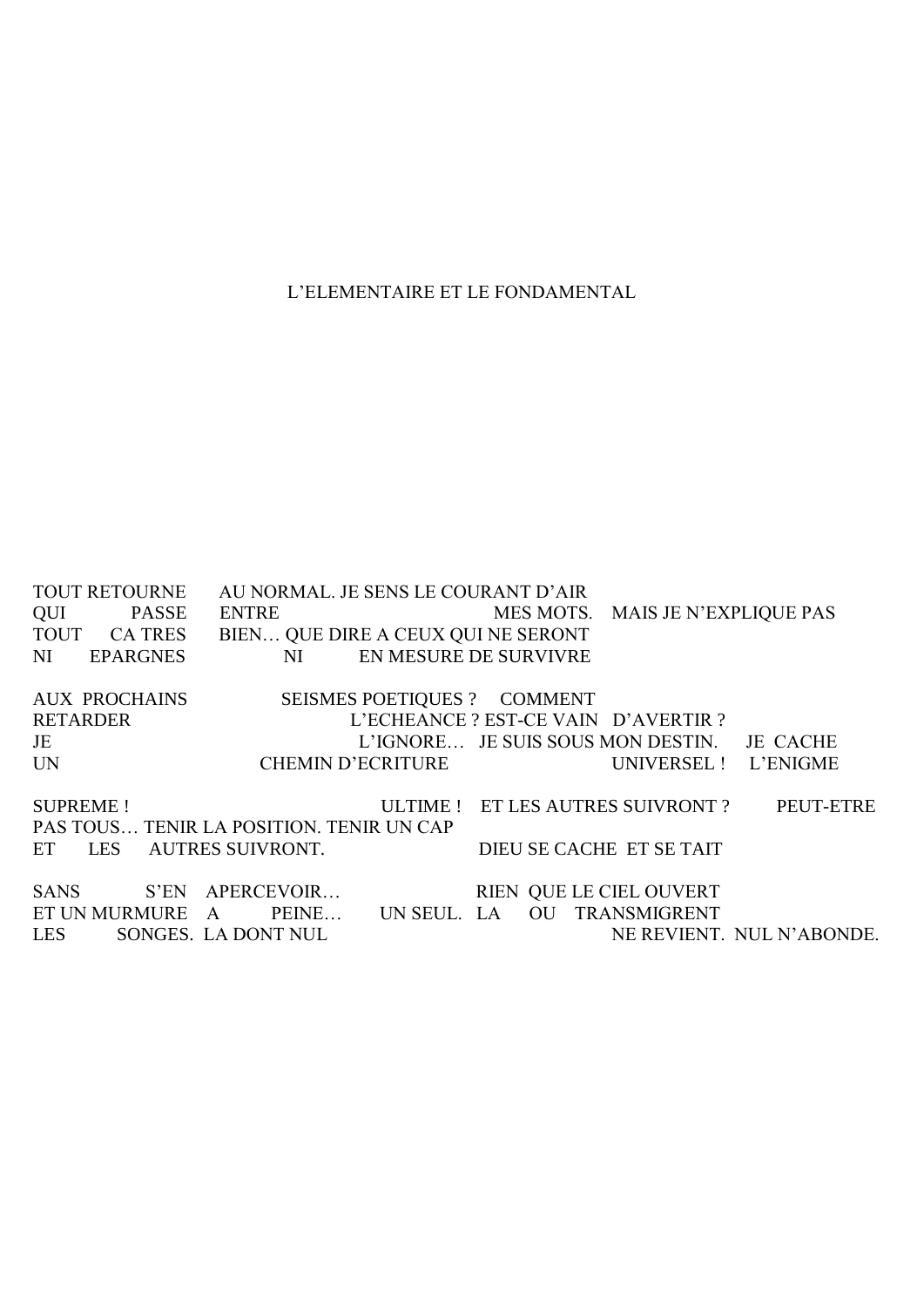# ECRIRE C'EST ACCORDÉ DE LA VALEUR AUX CHOSES

JE DECHIRE D'UN COUP LE TISSU DES IMAGES ET DES MOTS. IL ME RESTE EN MAIN L'HEMORRAGIE DU POEME VISUEL. **SUICIDE LITTERAIRE!** ET ETUDE D'UN ART **J'ENDURE J'ŒUVRE L'OPTIQUE** PRIMAIRE. PREMIER AUSSI. UN OBJET D'ART ! SUR L'ECHAFAUD DES JOURS ! ET C'EST FINI... FAUT-IL ET FAUT-IL REECRIRE REJOUER LE MEME ROLE. ENCORE LE MEME TEXTE ? UNE SEULE VIE HUMAINE SUFFIRA... J'ECRIS SANS POESIE L'HUMAIN ME SUFFIRA... EVIDENTE. VOILA. IL SERAIT BON QUE PERISSE ENFIN LA CHIMERE CHIMIOUE ! PENSES-Y... POETE ! JE REMETS DE LA VIE DANS LA VIE. EST-CE ASSEZ ? POUR MOI SEUL ? LE PROCHAIN PASSAGER ASSURERA LA SUITE...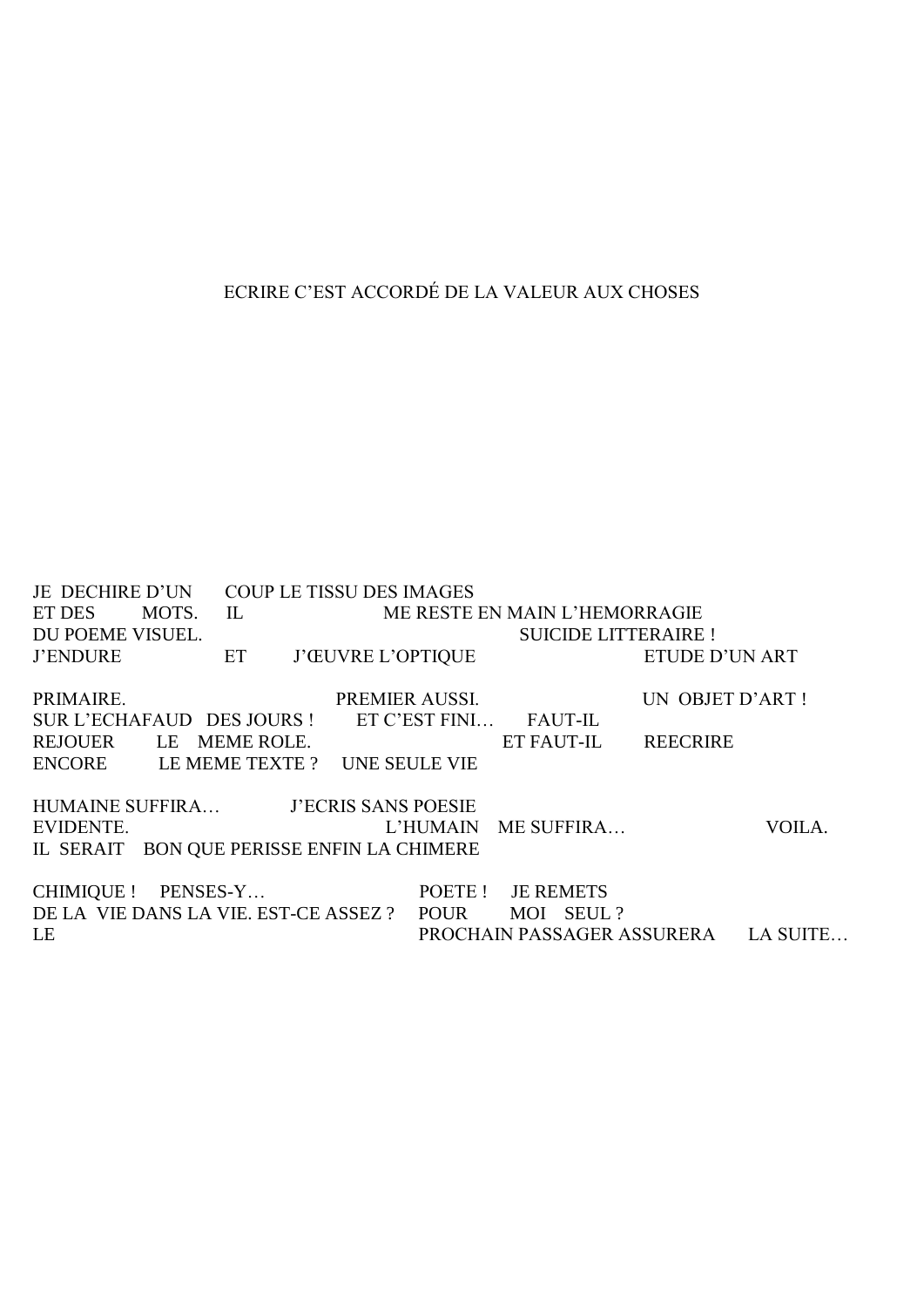LE JEU IMMERSIF

JE VEUX ECRIRE AVEC RIEN. AVEC RIEN JE VEUX ECRIRE. ET IL ME FAUT AU MOINS DEUX FOIS DEUX MAINS POUR ECRIRE UN SEUL MOT. A EN FINIR ET A N'EN PAS FINIR… JE PORTE DANS MES YEUX

L'EXTINCTION DES LETTRES FOSSILES. LA QUESTION C'EST MOI QUI LA POSE ! A QUI APPARTIENT VRAIMENT MA SOLITUDE ? A UN INSTRUMENT DE MUSIQUE ? JE PARLE POESIE. JE REPRENDS PEU A PEU

LE DESSUS SUR MOI-MEME ET PARLER EST DE TROP. SE TAIRE PAS ASSEZ... L'UNIVERS N'OUBLIE RIEN ! DE CE QUI AGITE L'ESPRIT QUE RESTE-T-IL ?

TOUT VOYAGE JE CROIS. CHAQUE JOUR EST JUMEAU DU JOUR QUI LUI RESSEMBLE. ET J'AI DIT VRAI ! CHACUN CHERCHE A DOMINER L'AUTRE. EN SUIS-JE L'EXCEPTION ?